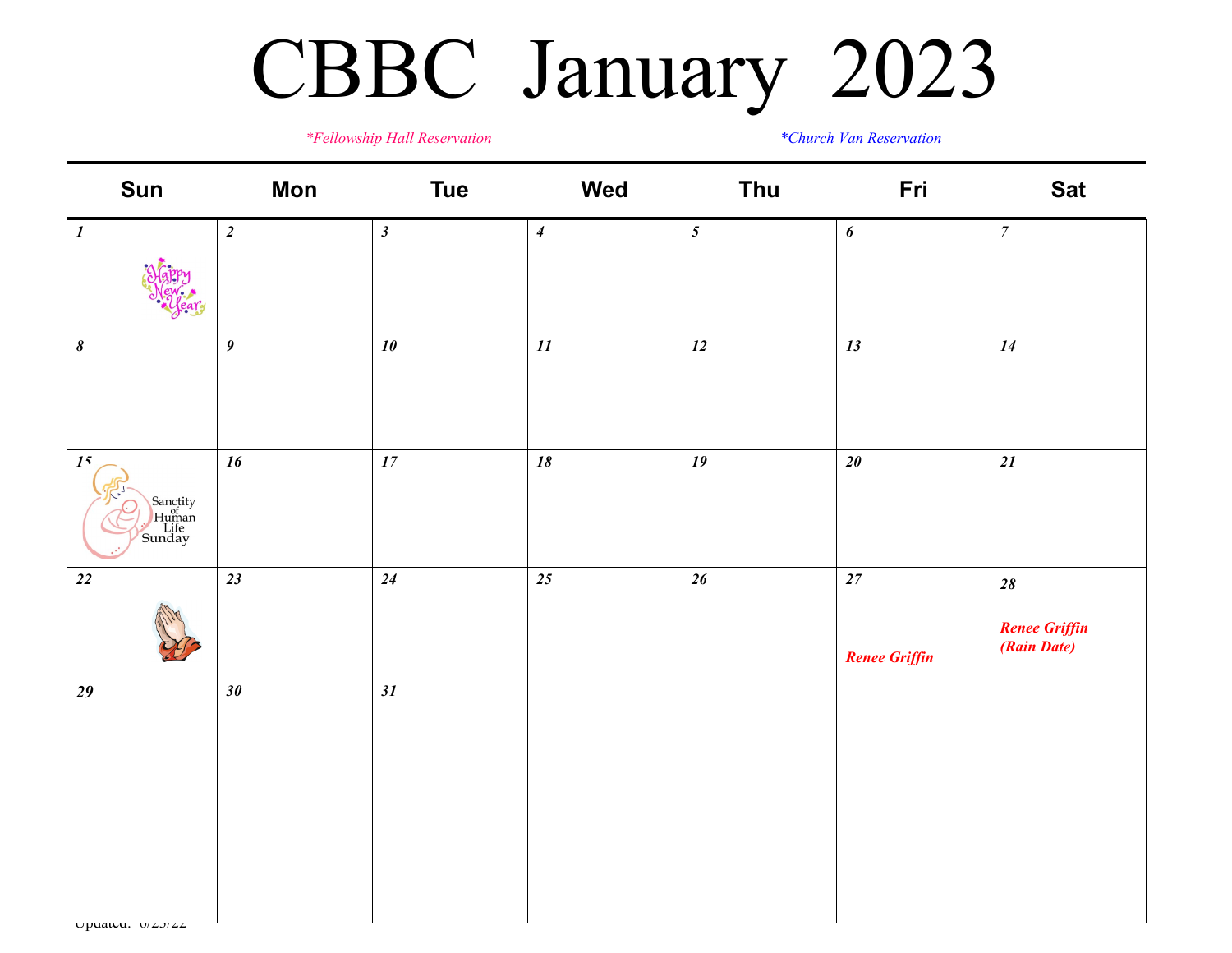## CBBC February 2022

*\*Fellowship Hall Reservation \*Church Van Reservation*

| Sun                                | Mon                                                         | <b>Tue</b>                | <b>Wed</b>       | Thu                                 | Fri                                                                                              | <b>Sat</b>                             |
|------------------------------------|-------------------------------------------------------------|---------------------------|------------------|-------------------------------------|--------------------------------------------------------------------------------------------------|----------------------------------------|
|                                    |                                                             | $\boldsymbol{\mathit{1}}$ | $\boldsymbol{2}$ | $\boldsymbol{\beta}$                | $\boldsymbol{4}$                                                                                 | $\sqrt{5}$                             |
| 6 Deacons-5 pm                     | $\overline{7}$                                              | $\boldsymbol{\delta}$     | $\boldsymbol{9}$ | 10                                  | 11                                                                                               | 12 Saturate Distribu-<br>tion $-10$ am |
| 13                                 | 14 Community<br><b>Lunch at Frieindly</b><br>Spot - 12 Noon | 15                        | 16               | 17 Saturate Pack-<br>ing at 6:30 PM | 18                                                                                               | 19                                     |
| 20 Corporate Prayer<br>4 pm        | 21                                                          | 22                        | 23               | 24                                  | 25                                                                                               | 26 Kid's Outreach at<br>Roanoke Ct.    |
| 27 Price Circle<br>4 <sub>pm</sub> | 28                                                          |                           |                  |                                     |                                                                                                  |                                        |
|                                    |                                                             | Saturate US2              |                  | Join Us in Sharing the Gospel!      | <b>MORE</b> Saturate Jamesville Packing & Distribution<br>A Community Event with other churches! |                                        |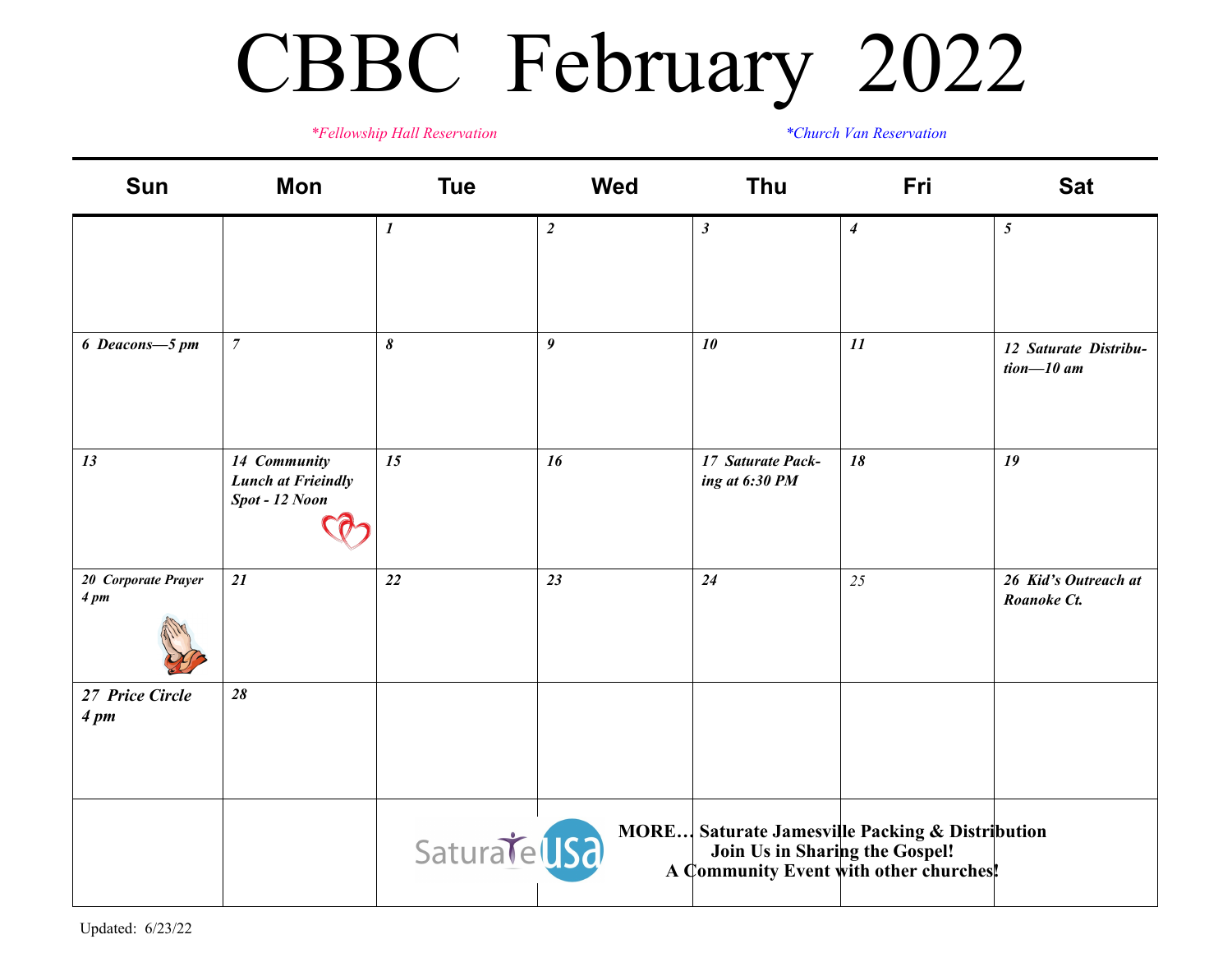#### CBBC March 2022

*\*Fellowship Hall Reservation \*Church Van Reservation*

| Sun                                   | Mon                                          | <b>Tue</b>            | <b>Wed</b>       | Thu                                         | Fri                                 | <b>Sat</b>                                                |
|---------------------------------------|----------------------------------------------|-----------------------|------------------|---------------------------------------------|-------------------------------------|-----------------------------------------------------------|
|                                       | $\mathcal{I}$                                | $\boldsymbol{l}$      | $\overline{2}$   | $\mathfrak{Z}$                              | $\boldsymbol{4}$                    | <b>Saturate USA</b><br>5 <sup>5</sup><br>Outreach - 10 AM |
|                                       |                                              |                       |                  |                                             |                                     | Saturate<br>usa                                           |
| 6<br>Deacon - 4 pm                    | $\overline{7}$                               | $\boldsymbol{\delta}$ | $\boldsymbol{9}$ | $10\,$                                      | 11                                  | 12                                                        |
| VBS Mtg.-3 pm                         |                                              |                       |                  |                                             |                                     | East Coast Men's Conference, Rocky Mt.                    |
| 13 BLOOD Drive<br>@ Fire & Rescue     | 14 Community Lunch<br>-Friendly Spot - 12 pm | 15                    | 16               | 17 Senior Saints Lv<br>at 10 am for Cracker | 18                                  | 19 Saturate USA<br>Outreach - 10 AM                       |
| Bldg. 12 - 4:30 pm                    |                                              |                       |                  | Barrell in Rocky Mt                         |                                     | Saturate                                                  |
| B & G - 4:00 pm                       |                                              |                       |                  | Sain <sub>s</sub><br>Э                      |                                     | usa                                                       |
| 20 Baby/Child<br><b>Dedication AM</b> | $21$                                         | 22                    | 23               | 24                                          | 25 Ladies Retreat<br>Starts 6:00 pm | 26 Kid's Outreach at<br>Roanoke Ct.                       |
| <b>Corporate</b><br>Prayer - 4 pm     |                                              |                       |                  |                                             |                                     | Saturate Outreach -<br>$10 \,$ am                         |
| 27                                    | 28                                           | 29                    | 30               | 31                                          |                                     |                                                           |
| Price Circle - 4 pm<br>$B & G - 4 pm$ |                                              |                       |                  |                                             |                                     |                                                           |
|                                       |                                              |                       |                  |                                             |                                     |                                                           |
|                                       |                                              |                       |                  |                                             |                                     |                                                           |
|                                       |                                              |                       |                  |                                             |                                     |                                                           |
|                                       |                                              |                       |                  |                                             |                                     |                                                           |

Updated: 6/23/22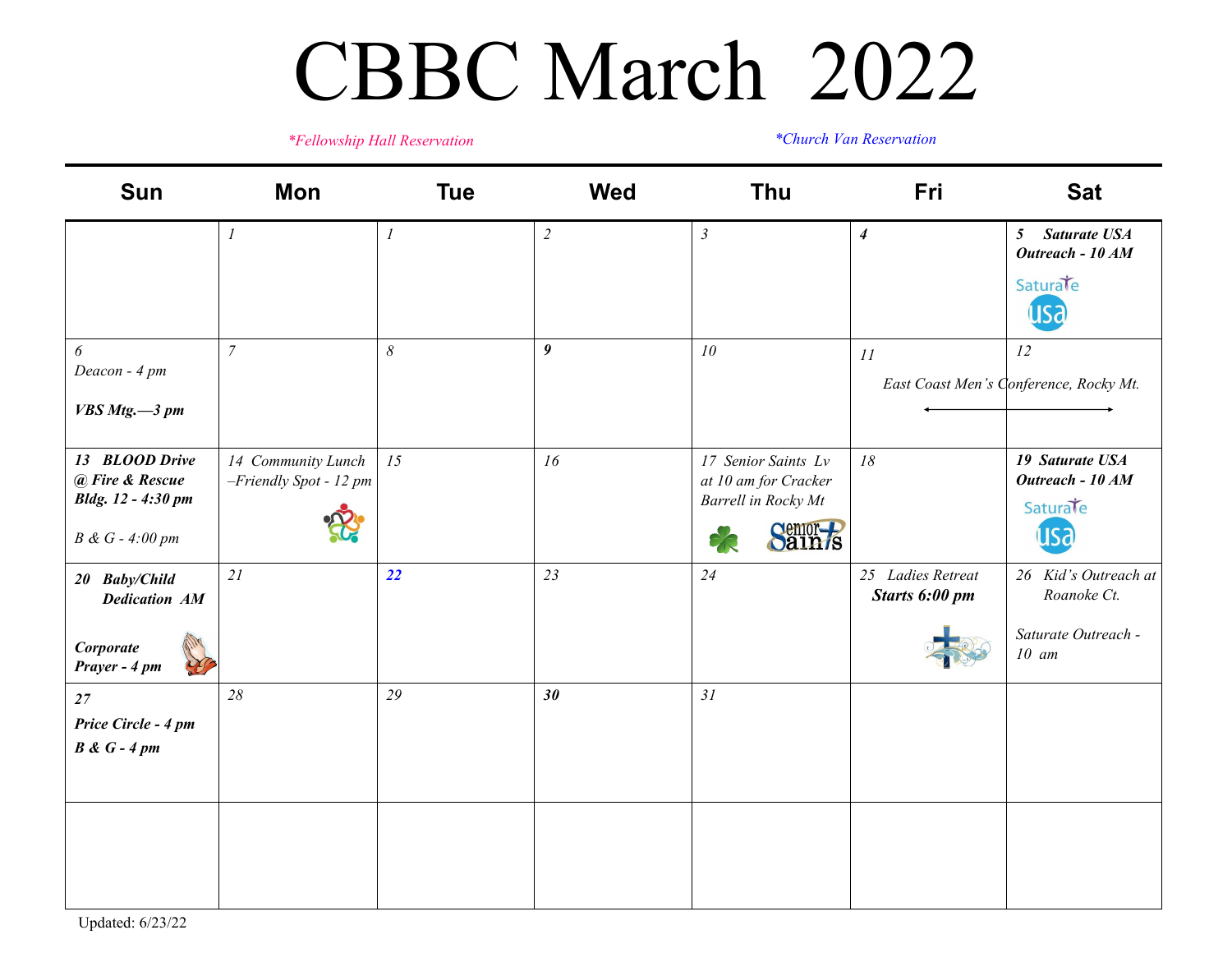# CBBC April 2022

*\*Fellowship Hall Reservation \*Church Van Reservation*

|                                                                | Mon                                              | <b>Tue</b> | <b>Wed</b>                                                                                                                    | <b>Thu</b>                                            | Fri                                  | <b>Sat</b>                            |
|----------------------------------------------------------------|--------------------------------------------------|------------|-------------------------------------------------------------------------------------------------------------------------------|-------------------------------------------------------|--------------------------------------|---------------------------------------|
|                                                                |                                                  |            |                                                                                                                               |                                                       | $\boldsymbol{l}$                     | 2 Saturate Outreach<br>$-l0$ am       |
| 3 Choir - 4 pm                                                 | $\overline{4}$                                   | 5          | 6                                                                                                                             | $\overline{7}$                                        | $\delta$                             | 9 Saturate Outreach<br>$-10$ am       |
| 10 Palm Sunday                                                 | 11 Community<br>Lunch @ Friendly<br>$Spot-12$ pm | 12         | 13<br><b>EASTER EGG</b><br><b>Starts</b><br><b>HUNT!</b><br>$6:30 \, \text{pm}$<br>w/Food                                     | 14                                                    | 15                                   | 16                                    |
| 17                                                             | $18\,$                                           | 19         | 20                                                                                                                            | 21                                                    | 22                                   | 23 Starts 8:30 am<br><b>OPERATION</b> |
| 24 Corporate<br>Prayer - 4 pm<br><b>Price Circe</b><br>at 5 pm | 25                                               | 26         | 27                                                                                                                            | 28                                                    | 29                                   | 30                                    |
|                                                                |                                                  |            | Remember<br><b>April is Food Roundup for the<br/> NC Baptist Children's Homes<br/> Sponsoring the Kennedy Home in Kinston</b> | Baytist Cliffons a Hawn<br>- 1800-070-0009 ext. (217) | aod<br><b>BRING FOODBRING SMILES</b> |                                       |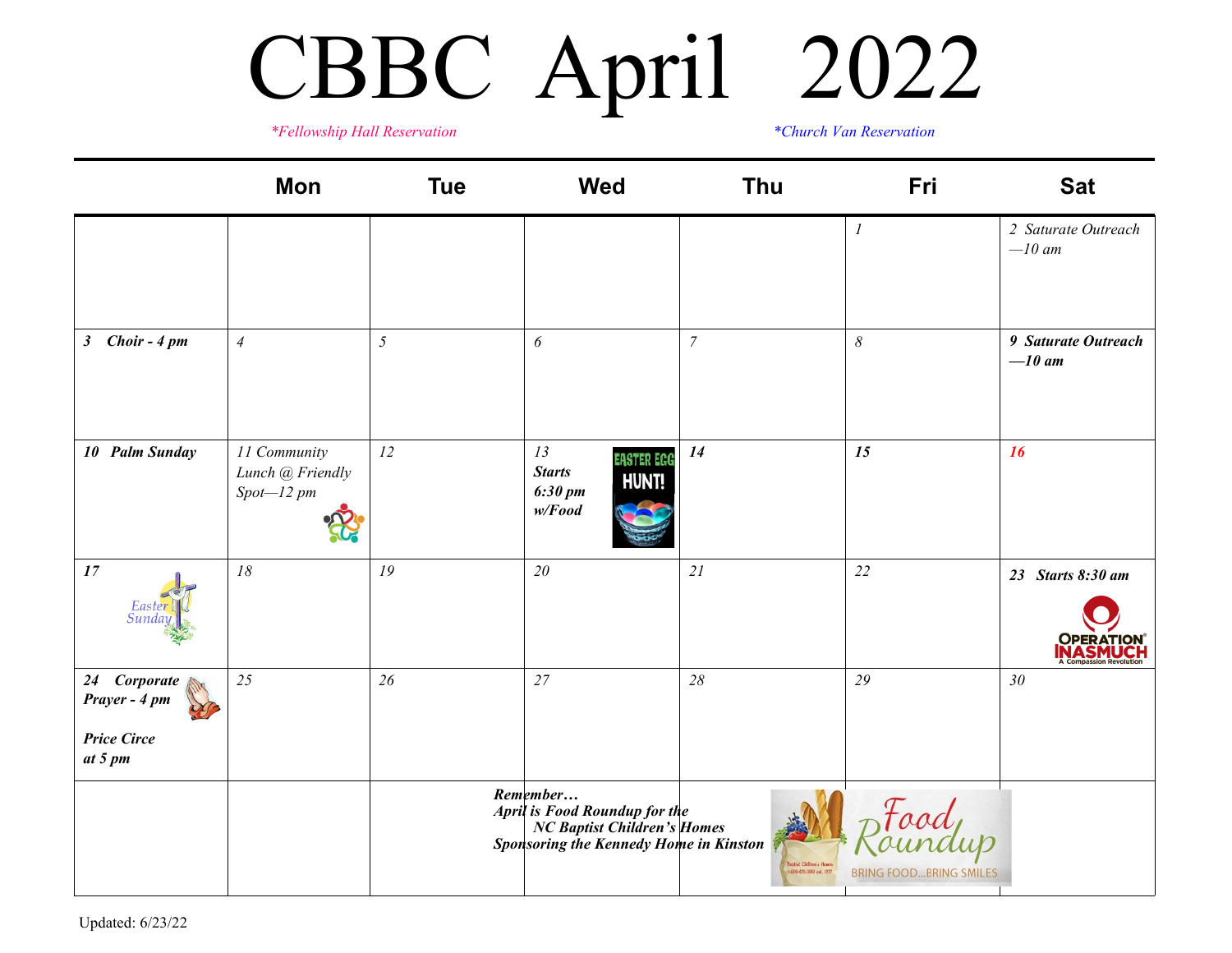## CBBC May 2022

*\*Fellowship Hall Reservation \*Church Van Reservation*

| <b>Sun</b>                                                                    | Mon                                              | <b>Tue</b>     | <b>Wed</b>                                               | Thu                                                                     | Fri    | <b>Sat</b>                                             |
|-------------------------------------------------------------------------------|--------------------------------------------------|----------------|----------------------------------------------------------|-------------------------------------------------------------------------|--------|--------------------------------------------------------|
| <b>Called Bus. Mtg.</b><br>$\boldsymbol{I}$                                   | $\overline{2}$                                   | $\mathfrak{z}$ | $\overline{\mathbf{4}}$                                  | 5 NERSBA<br>Auditorium~6:30 pm                                          | 6      | 7 Saturate USA<br>Outreach - 10 AM                     |
| Deacons-4 pm<br>Choir at 4 pm<br>Price Circle at 5 pm                         |                                                  |                |                                                          | <b>DAY OF<br/>PRAYER</b>                                                |        | Saturate                                               |
| $\pmb{\delta}$                                                                | 9 Community Lunch<br><b>Friendly Spot -12 pm</b> | 10             | 11                                                       | 12 Saturate USA<br><b>Packing Party -</b><br>6:30 PM<br>Saturate<br>usa | 13     | 14 Saturate USA<br>Outreach - 10 AM<br>Saturate<br>usa |
| 15 CBBC Hosts<br><b>BLOOD DRIVE</b><br>$12:00 - 4:30$ pm at<br>Jamesville EMS | 16                                               | 17             | 18 SRBA Martin Cty<br><b>Ministers Mtg</b><br>$-8:30$ am | 19                                                                      | $20\,$ | 21 Saturate USA<br>Outreach - 10 AM<br>Saturate<br>US? |
| 22<br>Corporate Prayer at<br>$4:00$ PM                                        | 23                                               | 24             | 25                                                       | 26                                                                      | 27     | 28 Kid;s Outreach at<br>Roanoke Ct.-10 AM              |
| 29                                                                            | 30                                               | 31             |                                                          |                                                                         |        |                                                        |
|                                                                               |                                                  |                |                                                          |                                                                         |        |                                                        |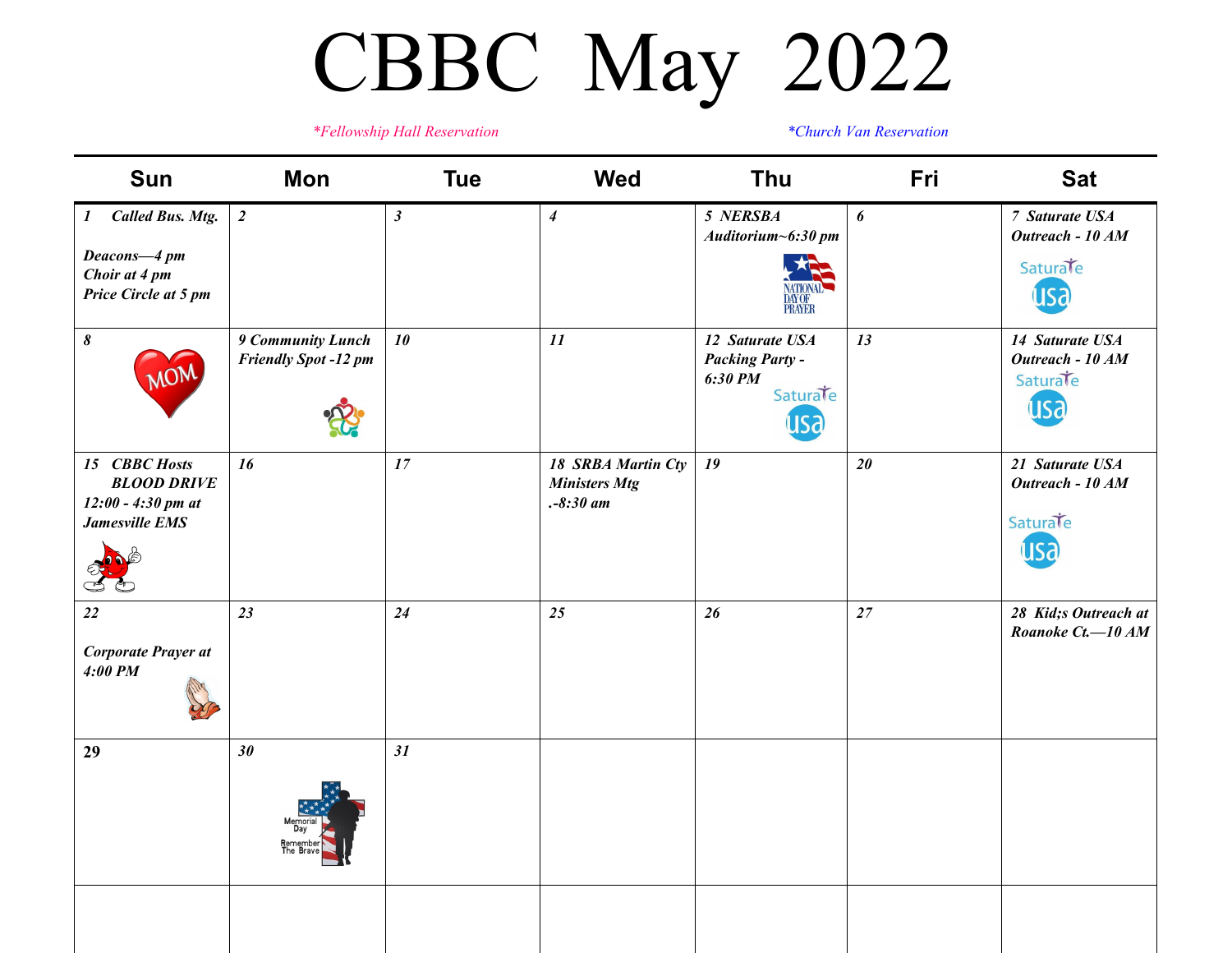#### CBBC June 2022

*\*Fellowship Hall Reservation*

*\*Church Van Reservation*

| Sun                                                                             | Mon                                       | <b>Tue</b>                                       | <b>Wed</b>       | Thu              | Fri                  | <b>Sat</b>                                                          |
|---------------------------------------------------------------------------------|-------------------------------------------|--------------------------------------------------|------------------|------------------|----------------------|---------------------------------------------------------------------|
|                                                                                 |                                           |                                                  | $\boldsymbol{l}$ | $\overline{2}$   | $\boldsymbol{\beta}$ | 4 Saturate Outreach -<br>10 AM<br>Saturate<br><b>Lisa</b>           |
| <b>Graduation</b><br>5 <sup>5</sup><br>Recognition<br><b>Deacons</b><br>at 4 pm | 6                                         | $\boldsymbol{7}$                                 | 8                | $\boldsymbol{9}$ | 10                   | 11 Saturate Outreach<br>$-10 AM$<br>Saturate<br>usa                 |
| 12<br>Corporate Prayer at<br>4:00~pm                                            | 13 Community Lunch<br>Friendly Spot-12 pm | 14 Finance Comm.<br>At 7:00 pm                   | 15               | 16               | 17                   | <b>18 Saturate Outreach</b><br>$-10 AM$<br>Saturate<br>usa          |
| 19                                                                              | 20                                        | 21<br>Jamesville Community<br>8:45 AM-12:00 Noon | 22<br>TIME S     | 23               | 24                   | 25 Kid's Outreach at<br>Roanoke Ct.-10 am<br><b>Sherree Pearson</b> |
| 26 Church Picnic<br>$4:00$ Church<br>icnic,<br><b>PM</b>                        | 27                                        | 28                                               | 29               | 30               |                      |                                                                     |
|                                                                                 |                                           |                                                  |                  |                  |                      |                                                                     |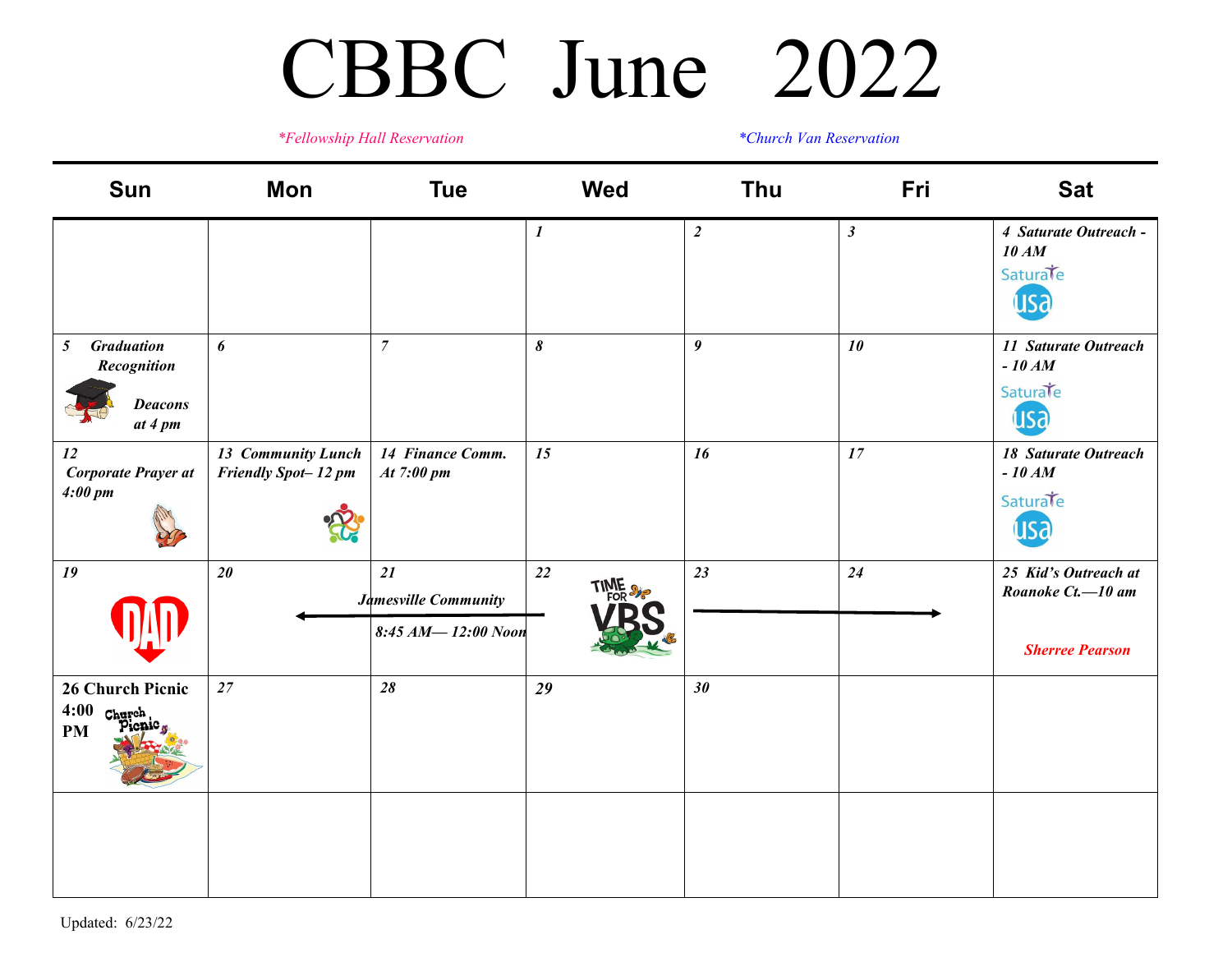### CBBC July 2022

*\*Fellowship Hall Reservation \*Church Van Reservation*

| +Sun           | <b>Mon</b>                                       | <b>Tue</b> | Wed    | Thu              | Fri                       | <b>Sat</b>                                                 |
|----------------|--------------------------------------------------|------------|--------|------------------|---------------------------|------------------------------------------------------------|
|                |                                                  |            |        |                  | $\boldsymbol{I}$          | $\overline{2}$                                             |
| $\mathfrak{z}$ | $\overline{4}$                                   | $\sqrt{5}$ | 6      | $\boldsymbol{7}$ | $\pmb{\delta}$            | $\boldsymbol{9}$                                           |
| $10\,$         | 11 Community<br>Lunch-Friendly<br>$Spot - 12 pm$ | 12         | 13     | 14               | 15                        | 16                                                         |
| $17\,$         | 18 GROW will meet<br>at 7 pm                     | 19         | 20     | 21               | 22                        | 23                                                         |
| 24             | 25                                               | $26\,$     | $27\,$ | $28$             | 29<br><b>Lynne Modlin</b> | 30 Kid's Outreach<br>at Roanoke Ct.<br><b>Lynne Modlin</b> |
| $3{\it l}$     |                                                  |            |        |                  |                           |                                                            |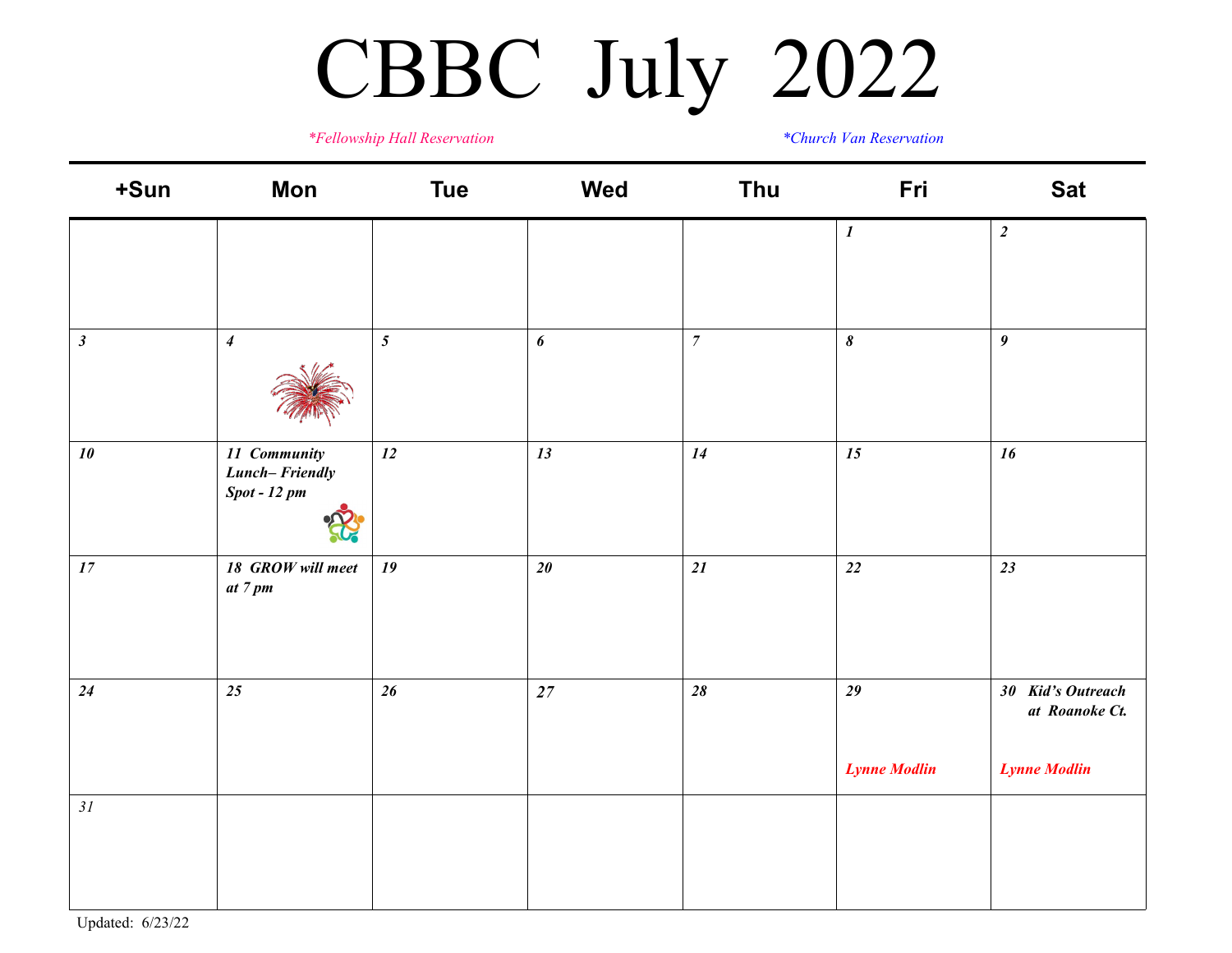### CBBC August 2022

*\*Fellowship Hall Reservation \*Church Van Reservation*

| Sun                                                                                     | <b>Mon</b>                                       | <b>Tue</b>       | <b>Wed</b>                 | Thu                      | Fri            | <b>Sat</b>                               |
|-----------------------------------------------------------------------------------------|--------------------------------------------------|------------------|----------------------------|--------------------------|----------------|------------------------------------------|
|                                                                                         | $\boldsymbol{I}$                                 | $\overline{2}$   | $\boldsymbol{\beta}$       | $\boldsymbol{4}$         | $\mathfrak{H}$ | 6                                        |
| $\boldsymbol{7}$                                                                        | $\pmb{8}$                                        | $\boldsymbol{9}$ | 10<br>Secretary's Vacation | $\mathcal{I}\mathcal{I}$ | 12             | 13                                       |
| 14                                                                                      | 15 Community<br>Lunch-Friendly<br>$Spot - 12 pm$ | 16               | $17\,$                     | 18                       | 19             | $20\,$                                   |
| 21                                                                                      | $\sqrt{22}$                                      | 23               | 24                         | 25                       | $26\,$         | 27 Kids Outreach at<br>Roanoke Ct.-10 am |
| 28 GROW presents<br>$M$ : $\log_2 4:00 \text{ pm}$<br>IH<br><b>READ</b><br>"The Chosen" | 29                                               | $30\,$           | 31                         |                          |                |                                          |
|                                                                                         |                                                  |                  |                            |                          |                |                                          |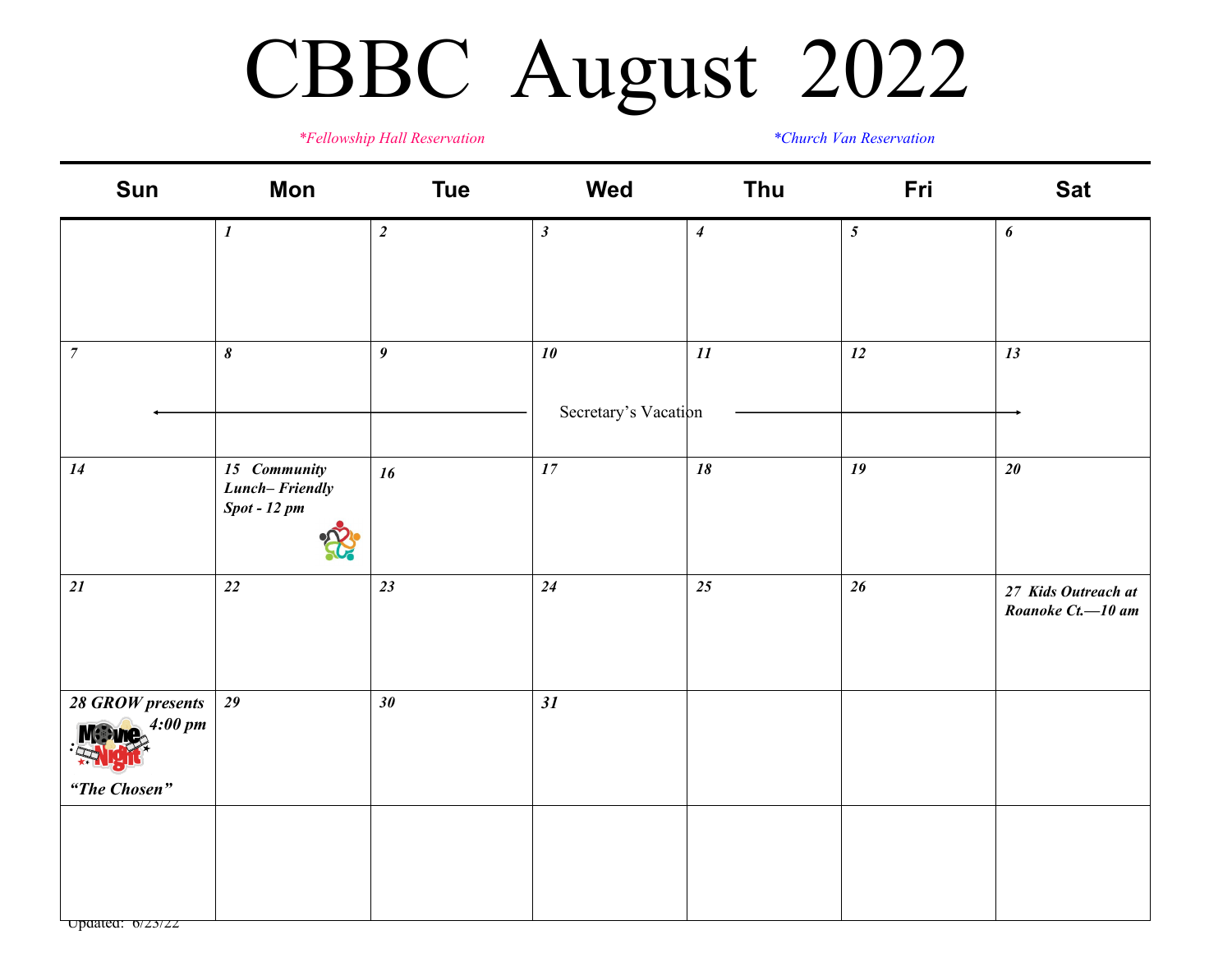### CBBC September 2022

*\*Fellowship Hall Reservation \*Church Van Reservation*

| Sun              | <b>Mon</b>                                                     | <b>Tue</b>       | Wed              | Thu              | Fri                     | <b>Sat</b>                                |
|------------------|----------------------------------------------------------------|------------------|------------------|------------------|-------------------------|-------------------------------------------|
|                  |                                                                |                  |                  | $\boldsymbol{l}$ | $\overline{\mathbf{c}}$ | $\boldsymbol{\beta}$                      |
|                  |                                                                |                  |                  |                  |                         |                                           |
| $\boldsymbol{4}$ | $\overline{5}$                                                 | $\boldsymbol{6}$ | $\boldsymbol{7}$ | $\pmb{\delta}$   | $\boldsymbol{g}$        | $10$                                      |
| $\mathfrak{11}$  | 12 Community Lunch 13<br>- Friendly Spot:<br>$12 \, \text{pm}$ |                  | 14               | 15               | 16                      | $17\,$                                    |
| $18\,$           | 19                                                             | $20\,$           | 21               | $22\,$           | 23                      | 24 Kid's Outreach at<br>Roanoke Ct.-10 am |
| 25               | $26\,$                                                         | $27\,$           | $28$             | 29               | 30 <sup>°</sup>         |                                           |
|                  |                                                                |                  |                  |                  |                         |                                           |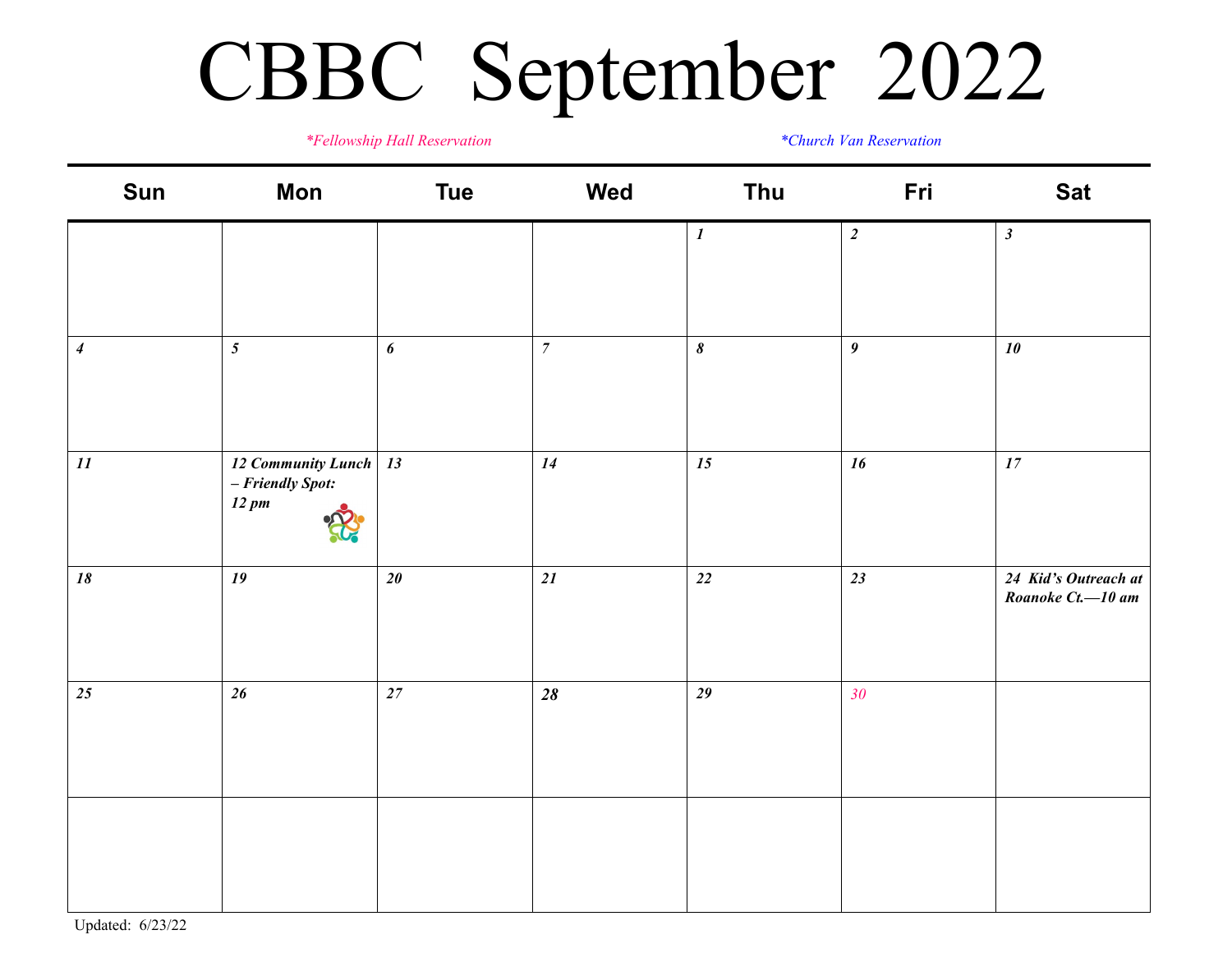#### CBBC October 2022

#### *\*Fellowship Hall Reservation \*Church Van Reservation*

| Sun                               | Mon                                                  | <b>Tue</b>                 | <b>Wed</b>      | Thu                                                                          | Fri              | <b>Sat</b>                                  |
|-----------------------------------|------------------------------------------------------|----------------------------|-----------------|------------------------------------------------------------------------------|------------------|---------------------------------------------|
|                                   |                                                      |                            |                 |                                                                              |                  | $\boldsymbol{l}$                            |
| $\boldsymbol{2}$                  | $\mathfrak{z}$                                       | $\boldsymbol{4}$           | $5\overline{)}$ | $\boldsymbol{6}$                                                             | $\boldsymbol{7}$ | $\pmb{8}$                                   |
| $\boldsymbol{9}$                  | 10 Community<br>Lunch-Friendly<br><b>Spot:</b> 12 pm | $\mathfrak{1}\mathfrak{1}$ | 12              | 13                                                                           | 14               | 15                                          |
| 16<br><b>CHURCH</b><br>HOMECOMING | 17                                                   | 18                         | 19              | $20\,$                                                                       | 21               | $22\,$                                      |
| 23                                | 24                                                   | $25\,$                     | 26              | $27\,$                                                                       | $28$             | 29 Kids Outreach at<br>Roanoke Ct., - 10 am |
| $30\,$                            | 31                                                   |                            |                 | Operation Christmas Child Month<br>  Filling the boxes for those happy faces |                  |                                             |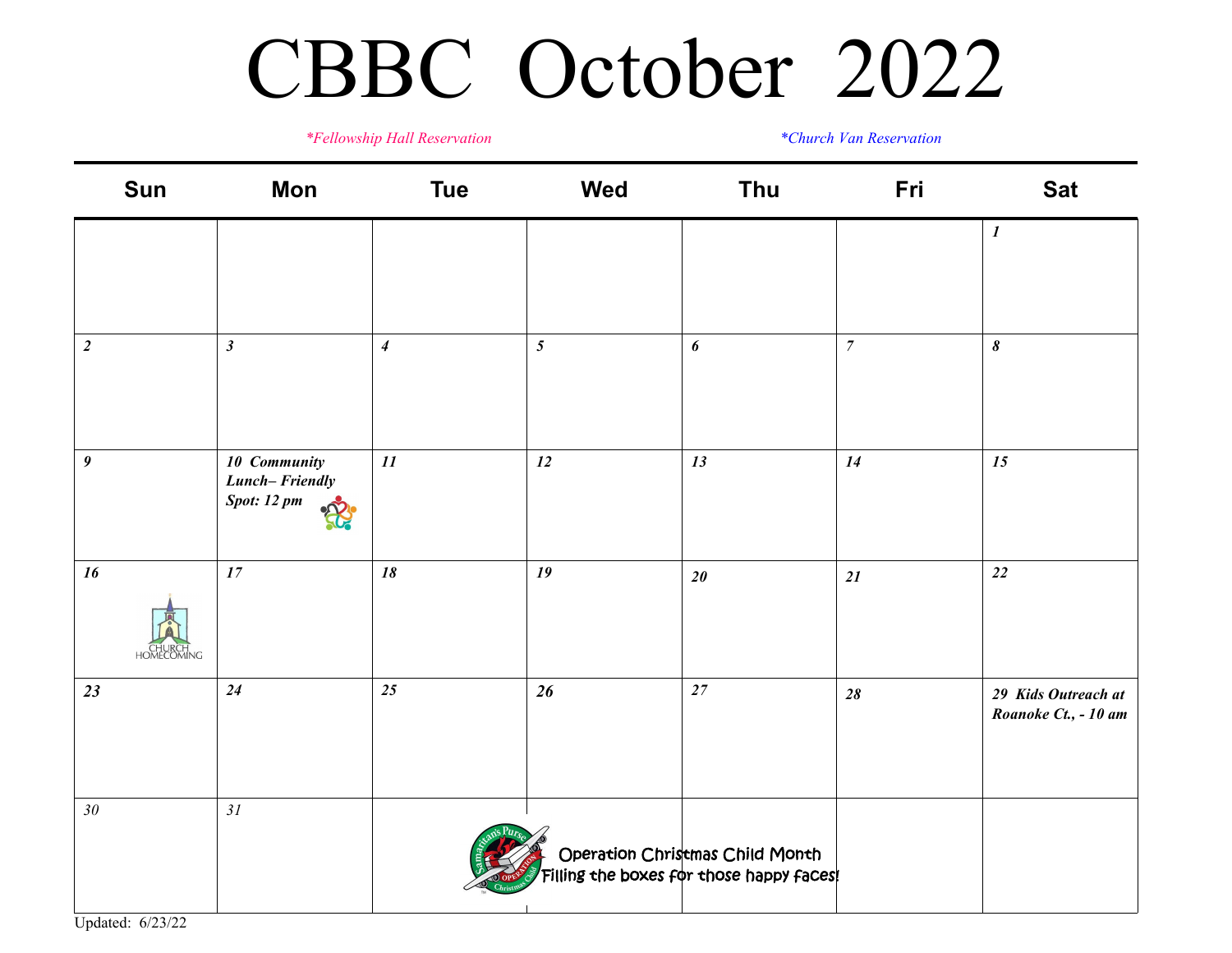#### CBBC November 2022

*\*Fellowship Hall Reservation \*Church Van Reservation*

| Sun                                               | <b>Mon</b>                                    | <b>Tue</b>       | <b>Wed</b>                                                          | Thu            | Fri                      | <b>Sat</b>                 |
|---------------------------------------------------|-----------------------------------------------|------------------|---------------------------------------------------------------------|----------------|--------------------------|----------------------------|
|                                                   |                                               | $\boldsymbol{l}$ | $2^{\prime}$                                                        | $\mathfrak{z}$ | $\boldsymbol{4}$         | $5\overline{)}$            |
| $\boldsymbol{\delta}$<br>ylight-Saving<br>ne Ends | $\overline{7}$                                | $\pmb{\delta}$   | $\boldsymbol{9}$                                                    | $10$           | $\mathcal{I}\mathcal{I}$ | 12<br><b>Renee Griffin</b> |
| 13<br><b>Renee Griffin</b>                        | 14 Community<br>Lunch-Friendly<br>Spot: 12 pm | 15               | 16                                                                  | $17\,$         | 18                       | 19                         |
| $20\,$                                            | 21                                            | 22               | 23                                                                  | 24             | 25                       | 26                         |
| $27\,$                                            | 28                                            | 29               | 30                                                                  |                |                          |                            |
|                                                   |                                               |                  | <b>DON'T FORGET ~ NOVEMBER IS<br/>MARTIN COUNTY TOY STORE MONTH</b> |                |                          |                            |

Updated: 6/23/22